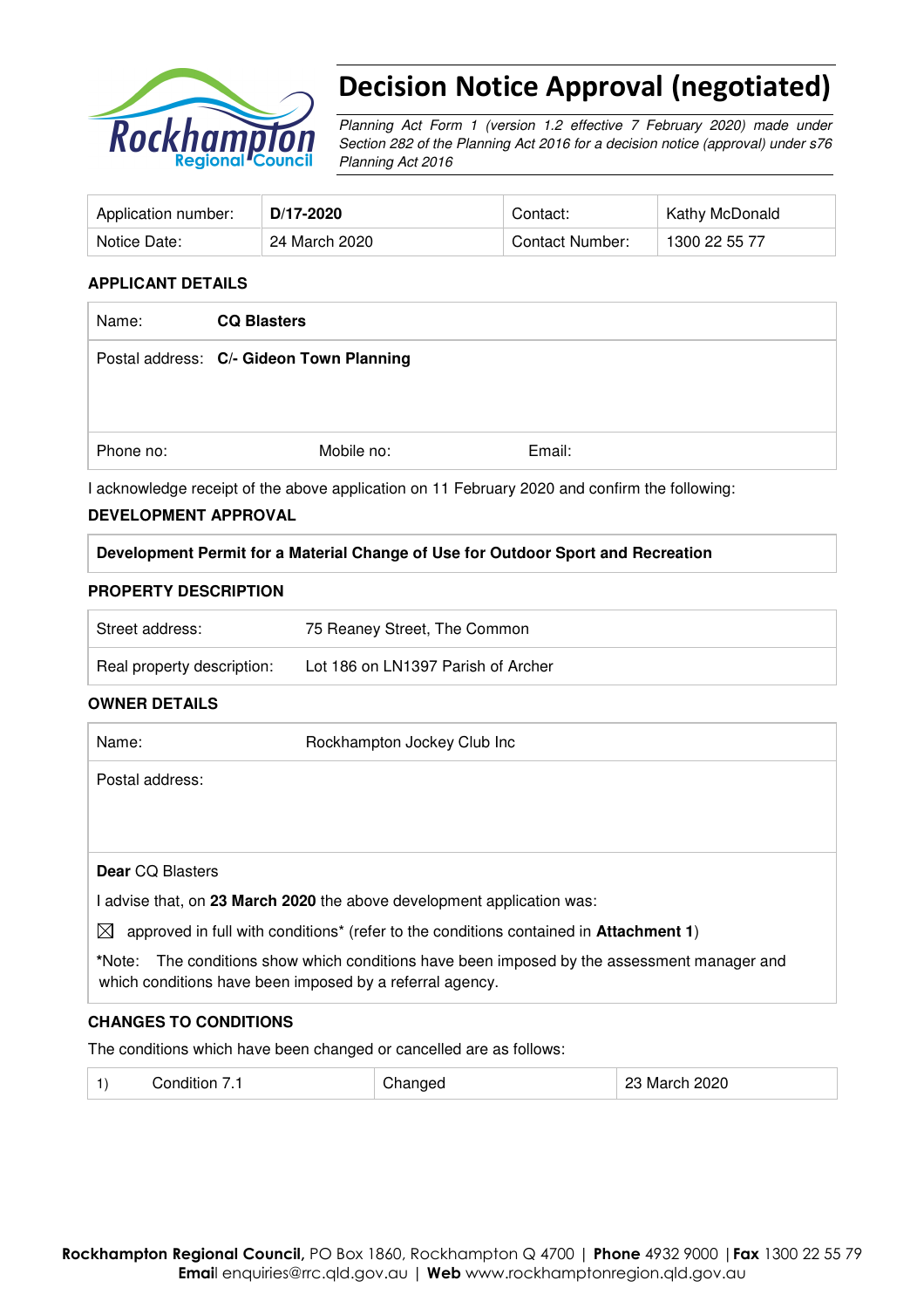# **1. DETAILS OF THE APPROVAL**

The following approvals are given:

|                                                                                                                                                                                                        | <b>Development</b><br><b>Permit</b> | <b>Preliminary</b><br>Approval |
|--------------------------------------------------------------------------------------------------------------------------------------------------------------------------------------------------------|-------------------------------------|--------------------------------|
| Development assessable under the planning scheme, superseded<br>planning scheme, a temporary local planning instrument, a master<br>plan or a preliminary approval which includes a variation approval | $\boxtimes$                         |                                |
| - Material change of use                                                                                                                                                                               |                                     |                                |

# **2. CONDITIONS**

This approval is subject to the conditions in Attachment 1.

## **3. FURTHER DEVELOPMENT PERMITS REQUIRED NIL REALLY ASSESSED AND REALLY REALLY ASSESSED AND REALLY ASSESSED AND REALLY REALLY ASSESSED AND REALLY ASSESSED AND REAL PROPERTY.**

## **4. REFERRAL AGENCIES** NIL **NIL**

The following Advice Agency was activated by this application.

| For an application involving                                                                                                                                                                                                                                                                                                                                                                                                                                                                                                                      | Name of<br>agency                                                                                                       | Role of<br><b>Agency</b> | <b>Contact Details</b>                                                                                                |
|---------------------------------------------------------------------------------------------------------------------------------------------------------------------------------------------------------------------------------------------------------------------------------------------------------------------------------------------------------------------------------------------------------------------------------------------------------------------------------------------------------------------------------------------------|-------------------------------------------------------------------------------------------------------------------------|--------------------------|-----------------------------------------------------------------------------------------------------------------------|
| <b>INFRASTRUCTURE-RELATED REFERRALS (Electricity Infrastructure)</b>                                                                                                                                                                                                                                                                                                                                                                                                                                                                              |                                                                                                                         |                          |                                                                                                                       |
| Schedule 10, Part 9, Division 2, Table 2 – Material change of use of premises near a substation site or<br>subject to an easement                                                                                                                                                                                                                                                                                                                                                                                                                 |                                                                                                                         |                          |                                                                                                                       |
| Development application for a material<br>change of use that is assessable<br>development under a local<br>categorising instrument and does not<br>relate to reconfiguring a lot, if-<br>(a) all or part of the premises are within<br>100m of a substation site; or<br>(b) both of the following apply-<br>(i) all or part of the premises are<br>subject to an easement for the benefit<br>of a distribution entity, or transmission<br>entity, under the Electricity Act;<br>(ii) the easement is for a transmission<br>grid or supply network | The chief<br>executive of the<br>distribution<br>entity or<br>transmission<br>entity:<br><b>Powerlink</b><br>Queensland | Advice                   | Postal:<br><b>Powerlink (Property Services)</b><br>PO Box 1193<br>Virginia Qld<br>Email:<br>Property@powerlink.com.au |

#### **5. THE APPROVED PLANS**

**The approved development must be completed and maintained generally in accordance with the approved drawings and documents:** 

| <b>Drawing/report title</b> | Prepared by           | <b>Date</b>                  | Reference number | <b>Rev</b> |
|-----------------------------|-----------------------|------------------------------|------------------|------------|
| Site Plan                   | Design + architecture | <sup>1</sup> 24 January 2020 | SK-001           |            |

#### **6. CURRENCY PERIOD FOR THE APPROVAL (s.85 of the Planning Act)**

The standard relevant periods stated in section 85 of Planning Act 20016 apply to each aspect of development in this approval, if not stated in the conditions of approval attached.

## **7. STATEMENT OF REASONS**

| Description of the          | The proposed development is for a Material Change of Use for Outdoor Sport                                                                                                                    |  |  |
|-----------------------------|-----------------------------------------------------------------------------------------------------------------------------------------------------------------------------------------------|--|--|
| development                 | and Recreation                                                                                                                                                                                |  |  |
| <b>Reasons for Decision</b> | The proposed use is consistent with the intent of the Sport and<br>a)<br>Recreation Zone as it provides for an Outdoor Sport and Recreation<br>activity which is accessible to the community; |  |  |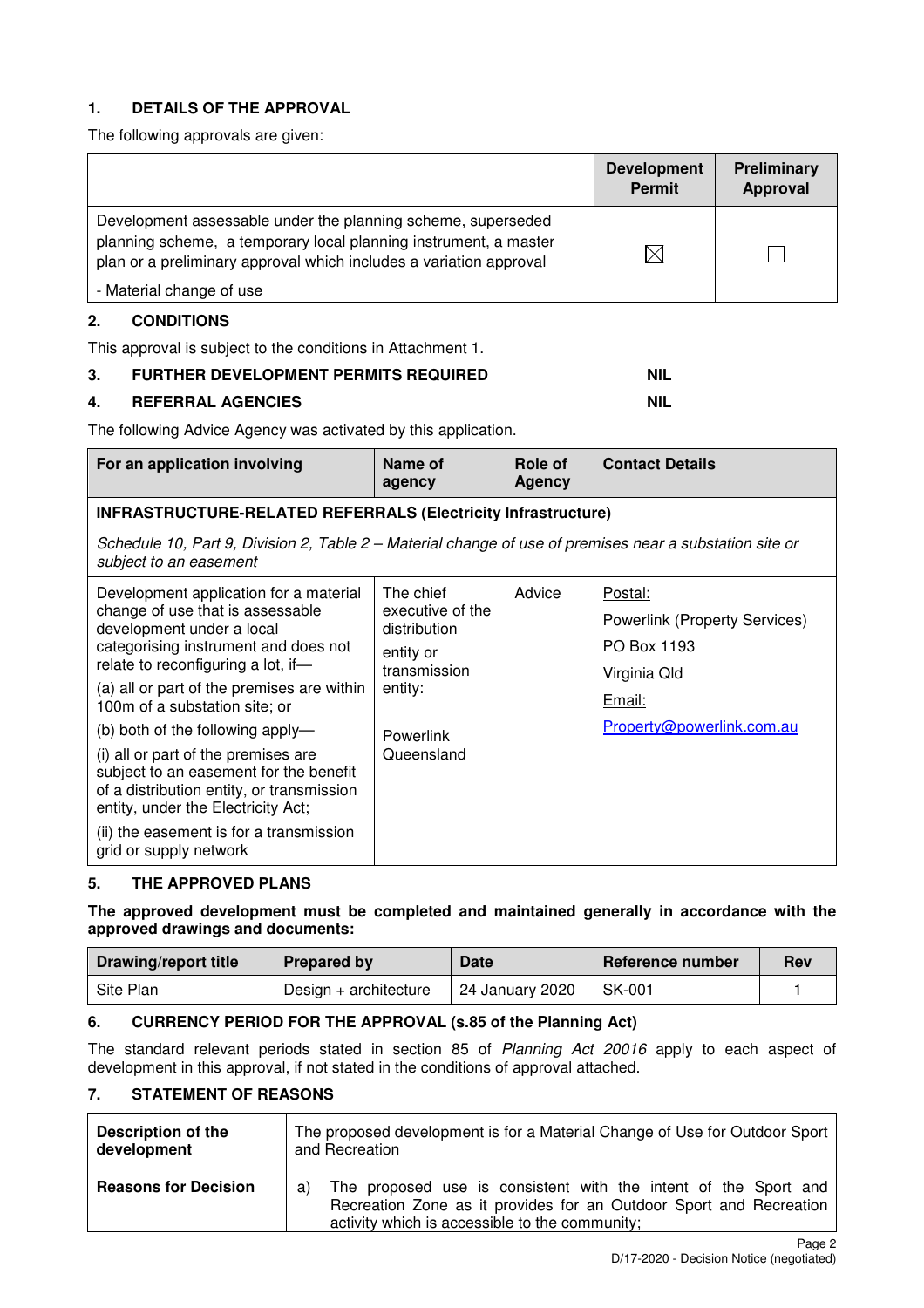|                                 | b)<br>The proposed use does not compromise the strategic framework in the<br>Rockhampton Region Planning Scheme 2015;                                                                                                                                                                                                                                               |
|---------------------------------|---------------------------------------------------------------------------------------------------------------------------------------------------------------------------------------------------------------------------------------------------------------------------------------------------------------------------------------------------------------------|
|                                 | Assessment of the development against the relevant zone purpose,<br>C)<br>planning scheme codes and planning scheme policies demonstrates<br>that the proposed development will not cause significant adverse<br>impacts on the surrounding natural environment, built environment and<br>infrastructure, community facilities, or local character and amenity; and |
|                                 | The proposed development does not compromise the relevant State<br>d)<br>Planning Policy.                                                                                                                                                                                                                                                                           |
| Assessment<br><b>Benchmarks</b> | The proposed development was assessed against the following assessment<br>benchmarks:                                                                                                                                                                                                                                                                               |
|                                 | Sport and Recreation Zone Code;                                                                                                                                                                                                                                                                                                                                     |
|                                 | Access, Parking and Transport Code;                                                                                                                                                                                                                                                                                                                                 |
|                                 | Landscape Code;<br>$\bullet$                                                                                                                                                                                                                                                                                                                                        |
|                                 | Stormwater Management Code;                                                                                                                                                                                                                                                                                                                                         |
|                                 | Waste management Code;<br>$\bullet$                                                                                                                                                                                                                                                                                                                                 |
|                                 | Water and Sewer Code;                                                                                                                                                                                                                                                                                                                                               |
|                                 | Flood Hazard Overlay Code;<br>$\bullet$                                                                                                                                                                                                                                                                                                                             |
|                                 | Acid Sulfate Soils Overlay Code;<br>$\bullet$                                                                                                                                                                                                                                                                                                                       |
|                                 | Airport Environs Overlay Code;                                                                                                                                                                                                                                                                                                                                      |
|                                 | <b>Biodiversity Areas Overlay Code;</b><br>$\bullet$                                                                                                                                                                                                                                                                                                                |
|                                 | <b>Bushfire Hazard Overlay Code;</b>                                                                                                                                                                                                                                                                                                                                |
|                                 | <b>Coastal Protection Overlay Code;</b>                                                                                                                                                                                                                                                                                                                             |
|                                 | Special Management Area Overlay Code; and<br>$\bullet$                                                                                                                                                                                                                                                                                                              |
|                                 | Steep Land Overlay Code.<br>$\bullet$                                                                                                                                                                                                                                                                                                                               |
| <b>Matters prescribed by</b>    | The State Planning Policy - Part E;<br>$\bullet$                                                                                                                                                                                                                                                                                                                    |
| regulation                      | The Central Queensland Regional Plan;<br>$\bullet$                                                                                                                                                                                                                                                                                                                  |
|                                 | The Rockhampton Region Planning Scheme 2015; and<br>$\bullet$                                                                                                                                                                                                                                                                                                       |
|                                 | The common material, being the material submitted with the application.                                                                                                                                                                                                                                                                                             |
|                                 |                                                                                                                                                                                                                                                                                                                                                                     |

# **8. APPEAL RIGHTS**

The rights of an applicant to appeal to a tribunal or the Planning and Environment Court against a decision about a development application are set out in chapter 6, part 1 of the Planning Act 2016. For particular applications, there may also be a right to make an application for a declaration by a tribunal (see chapter 6, part 2 of the Planning Act 2016).

# Appeal by an applicant

An applicant for a development application may appeal to the Planning and Environment Court against the following:

- the refusal of all or part of the development application
- a provision of the development approval
- the decision to give a preliminary approval when a development permit was applied for
- a deemed refusal of the development application.

An applicant may also have a right to appeal to the Development tribunal. For more information, see schedule 1 of the Planning Act 2016.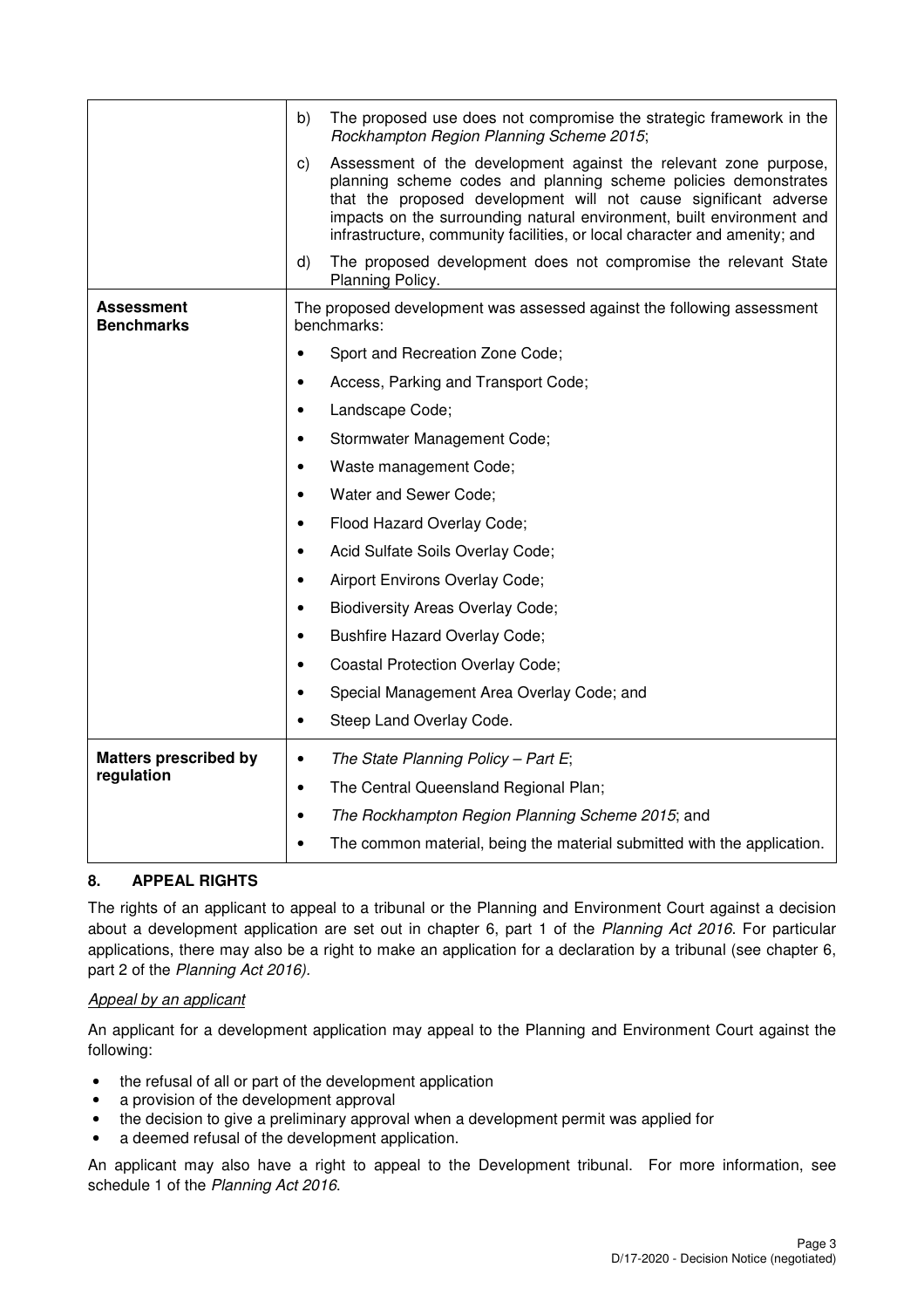The timeframes for starting an appeal in the Planning and Environment Court are set out in section 229 of the Planning Act 2016.

**Attachment 2** is an extract from the Planning Act 2016 that sets down the applicant's appeal rights and the appeal rights of a submitter.

# **9. WHEN THE DEVELOPMENT APPROVAL TAKES EFFECT**

This development approval takes effect:

From the time the decision notice is given  $-$  if there is no submitter and the applicant does not appeal the decision to the court.

Or

When the submitter's appeal period ends  $-$  if there is a submitter and the applicant does not appeal the decision to the court.

Or

Subject to the decision of the court, when the appeal is finally decided  $-$  if an appeal is made to the court.

#### **10. ASSESSMENT MANAGER**

| Name: | Tarnya Fitzgibbon<br><b>COORDINATOR</b> | Signature: | Date: 24 March 2020 |
|-------|-----------------------------------------|------------|---------------------|
|       | DEVELOPMENT ASSESSMENT                  |            |                     |

CC: Powerlink - Property@powerlink.com.au

#### **Attachment 1 – Conditions of the approval**

**Part 1 - Conditions imposed by the assessment manager [Note: where a condition is imposed about** infrastructure under Chapter 4 of the Planning Act 2016, the relevant provision of the Act under which this condition was imposed must be specified.]

**Part 2 – Response by the advice agency**

**Attachment 2—Extract on appeal rights**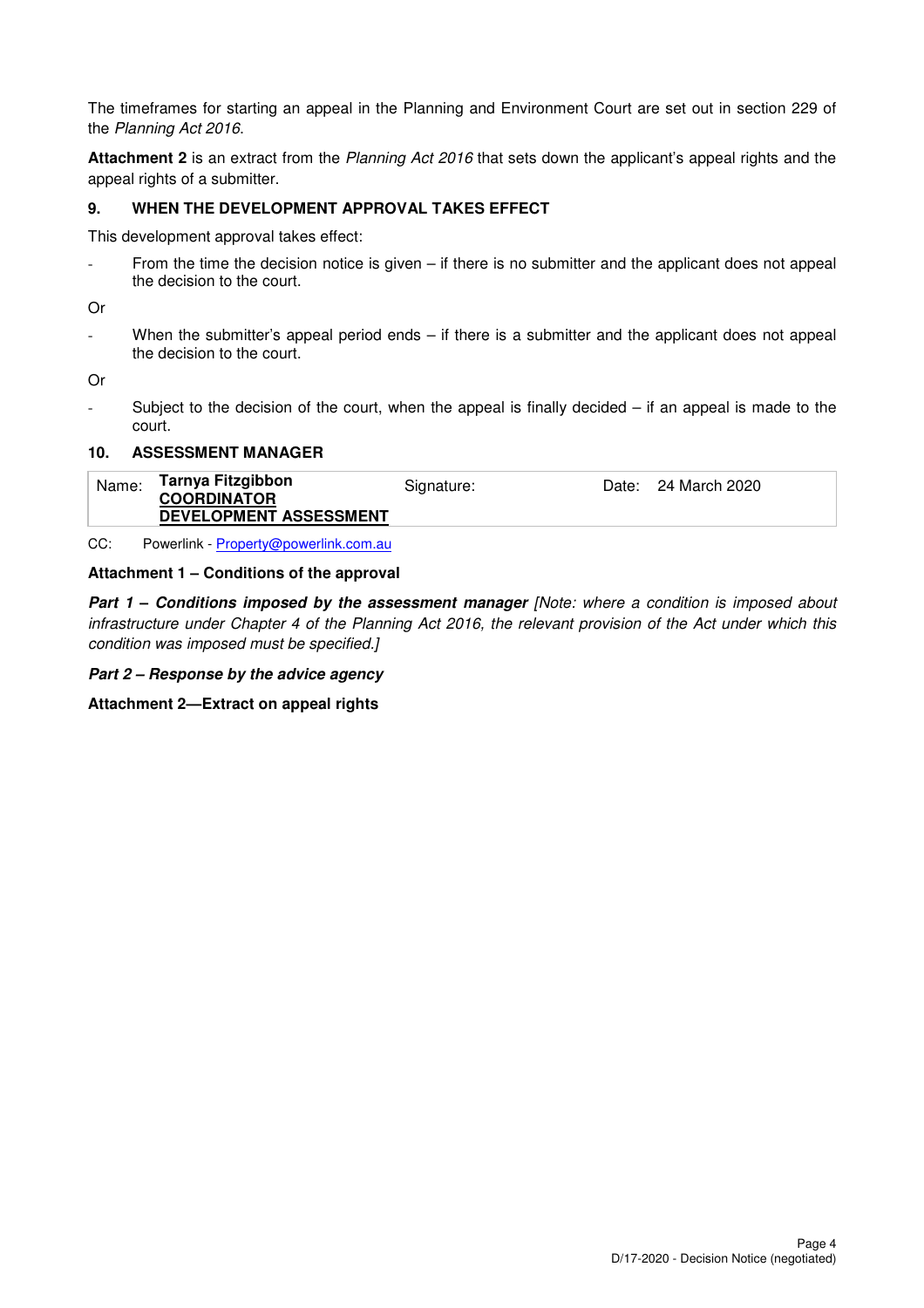

# **Attachment 1 – Part 1 Rockhampton Regional Council Conditions**

Planning Act 2016

# 1.0 ADMINISTRATION

- 1.1 The Developer and their employee, agent, contractor or invitee is responsible for ensuring compliance with the conditions of this development approval.
- 1.2 Where these Conditions refer to "Council" in relation to requiring Council to approve or to be satisfied as to any matter, or conferring on the Council a function, power or discretion, that role may be fulfilled in whole or in part by a delegate appointed for that purpose by the Council.
- 1.3 All conditions, works, or requirements of this development approval must be undertaken, completed:
	- 1.3.1 to Council's satisfaction;
	- 1.3.2 at no cost to Council; and
	- 1.3.3 prior to the commencement of the use,

unless otherwise stated.

- 1.4 Infrastructure requirements of this development approval must be contributed to the relevant authorities, where applicable, at no cost to Council, prior to the commencement of the use, unless otherwise stated.
- 1.5 All works must be designed, constructed and maintained in accordance with the relevant Council policies, guidelines and standards, unless otherwise stated.

#### 2.0 APPROVED PLANS AND DOCUMENTS

2.1 The approved development must be completed and maintained generally in accordance with the approved plans and documents, except where amended by any condition of this development approval:

| Drawing/report   Prepared by<br>title |                         | <b>Date</b>     | Reference<br>number | <b>Rev</b> |
|---------------------------------------|-------------------------|-----------------|---------------------|------------|
| Site Plan                             | Design $+$ architecture | 24 January 2020 | SK-001              |            |

2.2 Where there is any conflict between the conditions of this development approval and the details shown on the approved plans and documents, the conditions of this development approval must prevail.

# 3.0 ACCESS AND PARKING WORKS

- 3.1 All vehicular access to and from the development must be via existing site access at Reaney Street only.
- 3.2 Existing parking and manoeuvring areas located within the development site can be used for the proposed development.
- 3.3 All vehicles must ingress and egress the development in a forward gear.

#### 4.0 STORMWATER WORKS

4.1 All stormwater must drain to a demonstrated lawful point of discharge and must not adversely affect surrounding land or infrastructure in comparison to the pre-development conditions, including but not limited to blocking, altering or diverting existing stormwater runoff patterns or having the potential to cause damage to other infrastructure.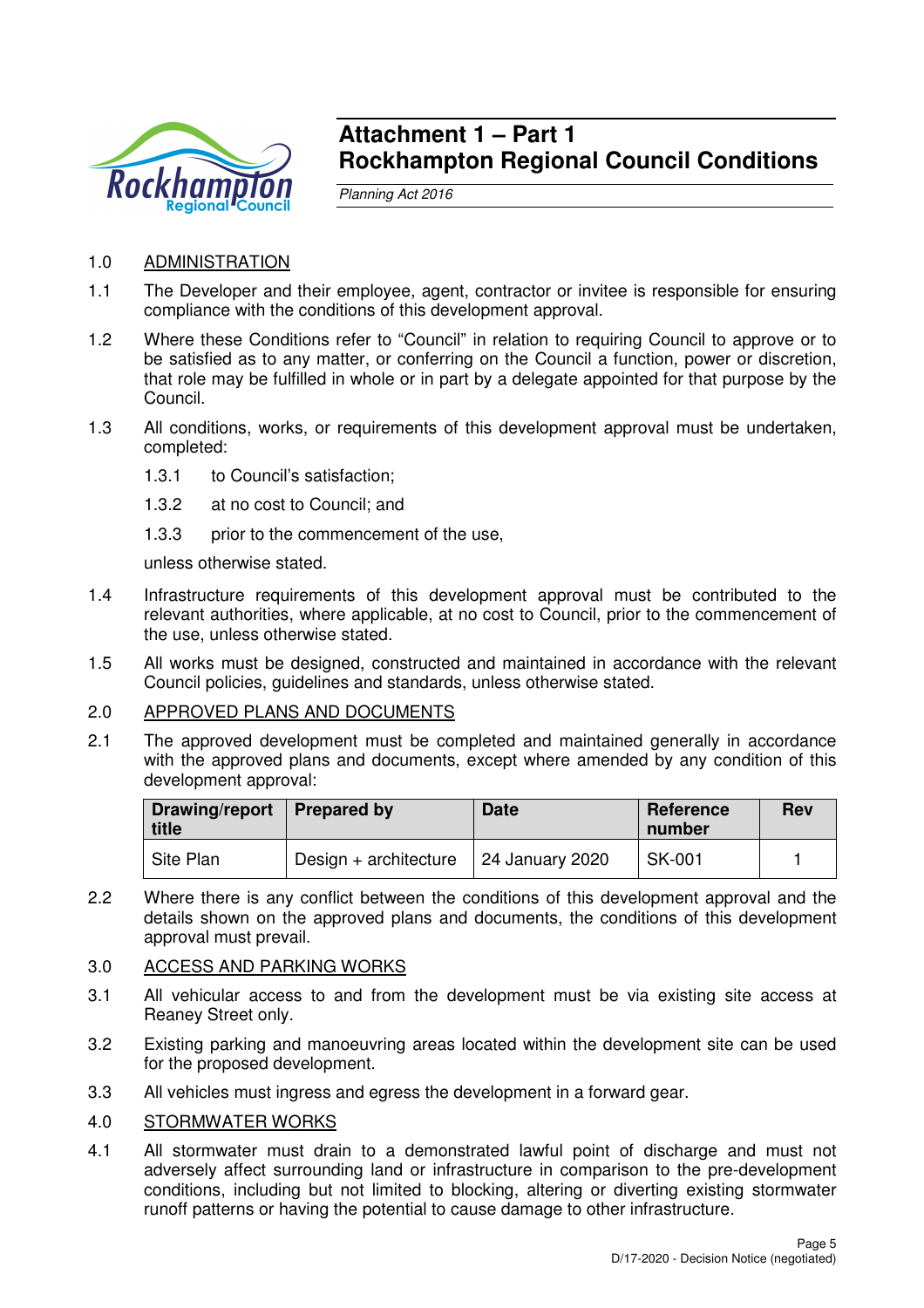# 5.0 SITE WORKS

5.1 Site works must be constructed such that they do not, at any time, in any way restrict, impair or change the natural flow of runoff water, or cause a nuisance or worsening to surrounding land or infrastructure.

# 6.0 ASSET MANAGEMENT

6.1 Any damage to existing stormwater, water supply and sewerage infrastructure, kerb and channel, pathway or roadway (including removal of concrete slurry from public land and Council infrastructure), that occurs while any works are being carried out in association with this development approval must be repaired at full cost to the developer. This includes the reinstatement of any existing traffic signs or pavement markings that may have been removed or damaged.

# 7.0 OPERATING PROCEDURES

- 7.1 The hours of operation for the development site must be limited to:
	- (i) 0830 hours to 2030 hours on Monday to Friday, and
	- (ii) 0800 hours to 1800 hours on Saturdays and Sundays.
- 7.2 No matches, games or associated activities within the approved skirmish area (refer to condition 2.1) are to be held on the same day as featured race meets unless prior approval is sought from the Rockhampton Jockey Club.
- 7.3 All temporary structures must be removed and stored appropriately prior to flood inundation, and the proposed use must cease during a flood event.

# 8.0 ENVIRONMENTAL HEALTH

- 8.1 Any lighting devices associated with the development, such as sensory lighting, must be positioned on the development site and shielded so as not to cause glare or other nuisance to nearby residents and motorists. Night lighting must be designed, constructed and operated in accordance with Australian Standard AS4282 "Control of the obtrusive effects of outdoor lighting".
- 8.2 Noise emitted from the activity must not cause an environmental nuisance.
- 8.3 Operations on the site must have no significant impact on the amenity of adjoining premises or the surrounding area due to the emission of light, noise or dust.
- 8.4 When requested by Council, nuisance monitoring must be undertaken and recorded within three (3) months, to investigate any genuine complaint of nuisance caused by noise, light or dust. An analysis of the monitoring data and a report, including nuisance mitigation measures, must be provided to Council within fourteen (14) days of the completion of the investigation.

# ADVISORY NOTES

# NOTE 1. Aboriginal Cultural Heritage

It is advised that under section 23 of the Aboriginal Cultural Heritage Act 2003, a person who carries out an activity must take all reasonable and practicable measures to ensure the activity does not harm Aboriginal cultural heritage (the "cultural heritage duty of care"). Maximum penalties for breaching the duty of care are listed in the Aboriginal cultural heritage legislation. The information on Aboriginal cultural heritage is available on the Department of Aboriginal and Torres Strait Islander and Partnerships website www.datsip.qld.gov.au.

# NOTE 2. General Environmental Duty

General environmental duty under the *Environmental Protection Act 1994* prohibits unlawful environmental nuisance caused by noise, aerosols, particles, dust, ash, fumes, light, odour or smoke beyond the boundaries of the development site during all stages of the development including earthworks, construction and operation.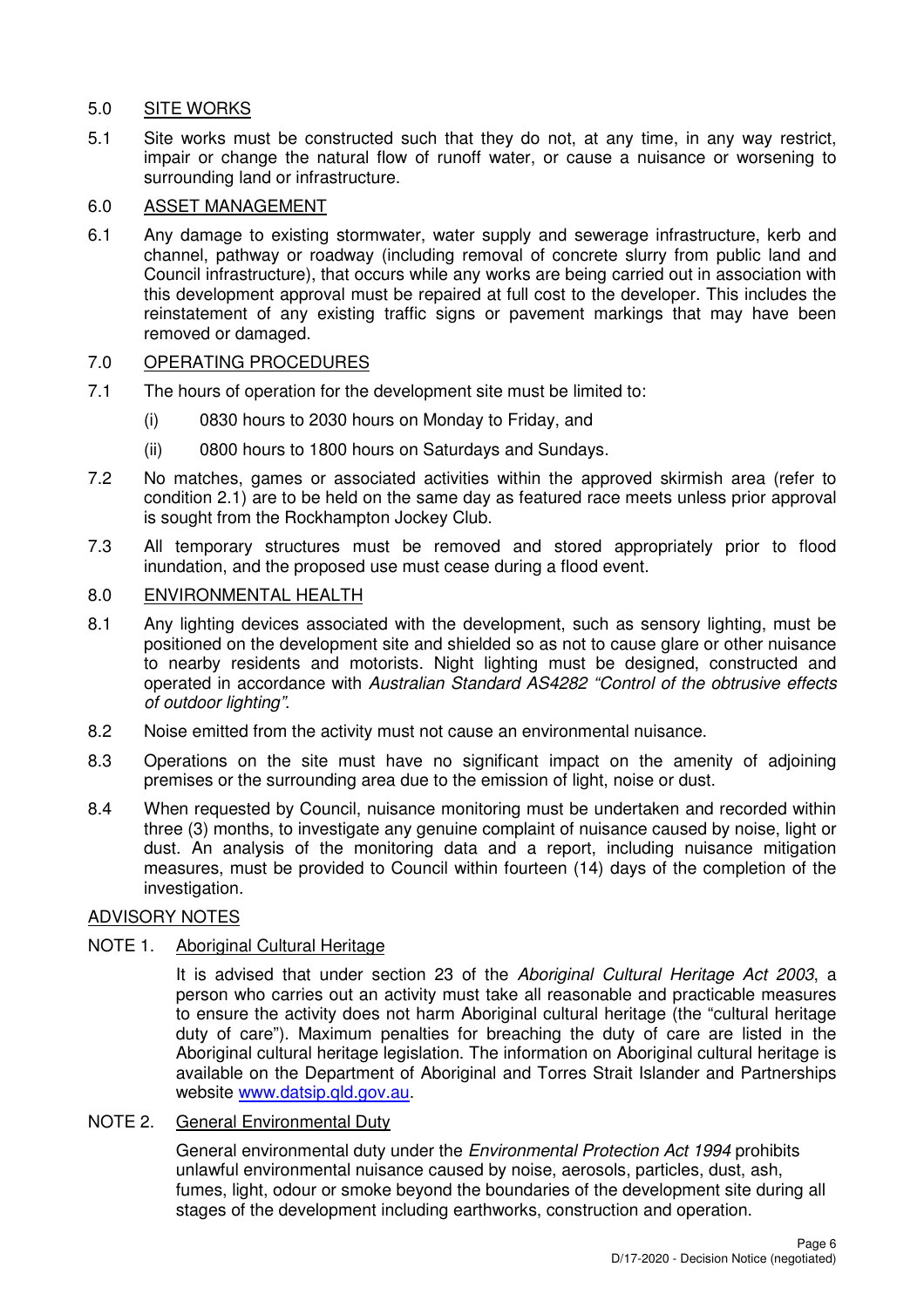

# **Attachment 1 – Part 2 Advice Agency Response - Powerlink**

Planning Act 2016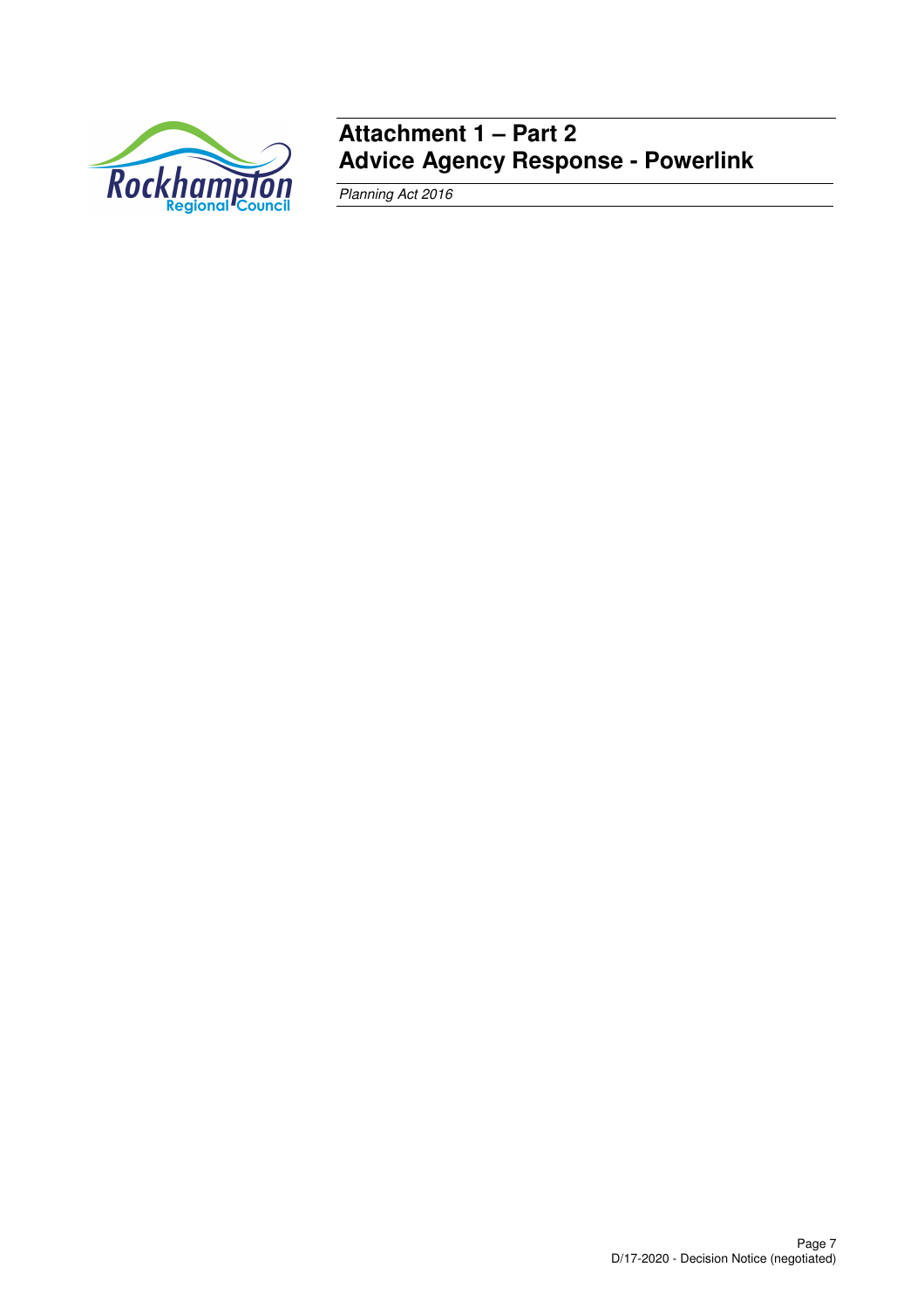

# **Attachment 2 - Appeal Rights**

PLANNING ACT 2016

The following is an extract from the Planning Act 2016 (Chapter 6)

## **Appeal rights**

#### **229 Appeals to tribunal or P&E Court**

- (1) Schedule 1 states—
	- (a) matters that may be appealed to— (i) either a tribunal or the P&E Court; or (ii) only a tribunal; or
	- (iii) only the P&E Court; and
	- (b) the person— (i) who may appeal a matter (the **appellant**); and
		- (ii) who is a respondent in an appeal of the matter; and (iii) who is a co-respondent in an appeal of the matter; and
		- (iv) who may elect to be a co-respondent in an appeal of the matter.
- (2) An appellant may start an appeal within the appeal period. (3) The **appeal period** is—
	- (a) for an appeal by a building advisory agency—10 business days after a decision notice for the decision is given to the agency or
	- (b) for an appeal against a deemed refusal—at any time after the deemed refusal happens; or
	- (c) for an appeal against a decision of the Minister, under chapter 7, part 4, to register premises or to renew the registration of premises—20 business days after a notice is published under section 269(3)(a) or (4); or
	- (d) for an appeal against an infrastructure charges notice—20 business days after the infrastructure charges notice is given to the person; or
	- (e) for an appeal about a deemed approval of a development application for which a decision notice has not been given—30 business days after the applicant gives the deemed approval notice to the assessment manager; or
	- (f) for any other appeal—20 business days after a notice of the decision for the matter, including an enforcement notice, is given to the person.

#### Note—

See the P&E Court Act for the court's power to extend the appeal period.

- (4) Each respondent and co-respondent for an appeal may be heard in the appeal.
- (5) If an appeal is only about a referral agency's response, the assessment manager may apply to the tribunal or P&E Court to withdraw from the appeal.
- (6) To remove any doubt, it is declared that an appeal against an infrastructure charges notice must not be about—
	- (a) the adopted charge itself; or
	- (b) for a decision about an offset or refund— (i) the establishment cost of trunk infrastructure identified in a LGIP; or

(ii) the cost of infrastructure decided using the method

included in the local government's charges resolution.

# **230 Notice of appeal**

- (1) An appellant starts an appeal by lodging, with the registrar of the tribunal or P&E Court, a notice of appeal that— (a) is in the approved form; and
	- (b) succinctly states the grounds of the appeal.
- (2) The notice of appeal must be accompanied by the required fee.
- (3) The appellant or, for an appeal to a tribunal, the registrar must, within the service period, give a copy of the notice of appeal to—
	- (a) the respondent for the appeal; and
	- (b) each co-respondent for the appeal; and
- (c) for an appeal about a development application under schedule 1, table 1, item 1—each principal submitter for the development application; and
- (d) for an appeal about a change application under schedule 1, table 1, item 2—each principal submitter for the change application; and
- (e) each person who may elect to become a corespondent for the appeal, other than an eligible submitter who is not a principal submitter in an appeal under paragraph (c) or (d); and
- (f) for an appeal to the P&E Court—the chief executive; and
- (g) for an appeal to a tribunal under another Act—any other person who the registrar considers appropriate.
- (4) The **service period** is—
	- (a) if a submitter or advice agency started the appeal in the P&E Court—2 business days after the appeal is started; or
	- (b) otherwise—10 business days after the appeal is started.
- (5) A notice of appeal given to a person who may elect to be a co-respondent must state the effect of subsection
- (6) A person elects to be a co-respondent by filing a notice of election, in the approved form, within 10 business days after the notice of appeal is given to the person*.*

#### **231 Other appeals**

- (1) Subject to this chapter, schedule 1 and the P&E Court Act, unless the Supreme Court decides a decision or other matter under this Act is affected by jurisdictional error, the decision or matter is non-appealable.
- (2) The Judicial Review Act 1991, part 5 applies to the decision or matter to the extent it is affected by jurisdictional error.
- (3) A person who, but for subsection (1) could have made an application under the Judicial Review Act 1991 in relation to the decision or matter, may apply under part 4 of that Act for a statement of reasons in relation to the decision or matter.
- (4) In this section— **decision** includes—
	- (a) conduct engaged in for the purpose of making a decision; and
	- (b) other conduct that relates to the making of a decision; and
	- (c) the making of a decision or the failure to make a decision; and
	- (d) a purported decision; and
	- (e) a deemed refusal.
- **non-appealable**, for a decision or matter, means the decision or matter—
	- (a) is final and conclusive; and
	- (b) may not be challenged, appealed against, reviewed, quashed, set aside or called into question in any other way under the Judicial Review Act 1991 or otherwise, whether by the Supreme Court, another court, a tribunal or another entity; and
	- (c) is not subject to any declaratory, injunctive or other order of the Supreme Court, another court, a tribunal or another entity on any ground.

#### **232 Rules of the P&E Court**

- (1) A person who is appealing to the P&E Court must comply with the rules of the court that apply to the appeal.
- (2) However, the P&E Court may hear and decide an appeal even if the person has not complied with rules of the P&E Court.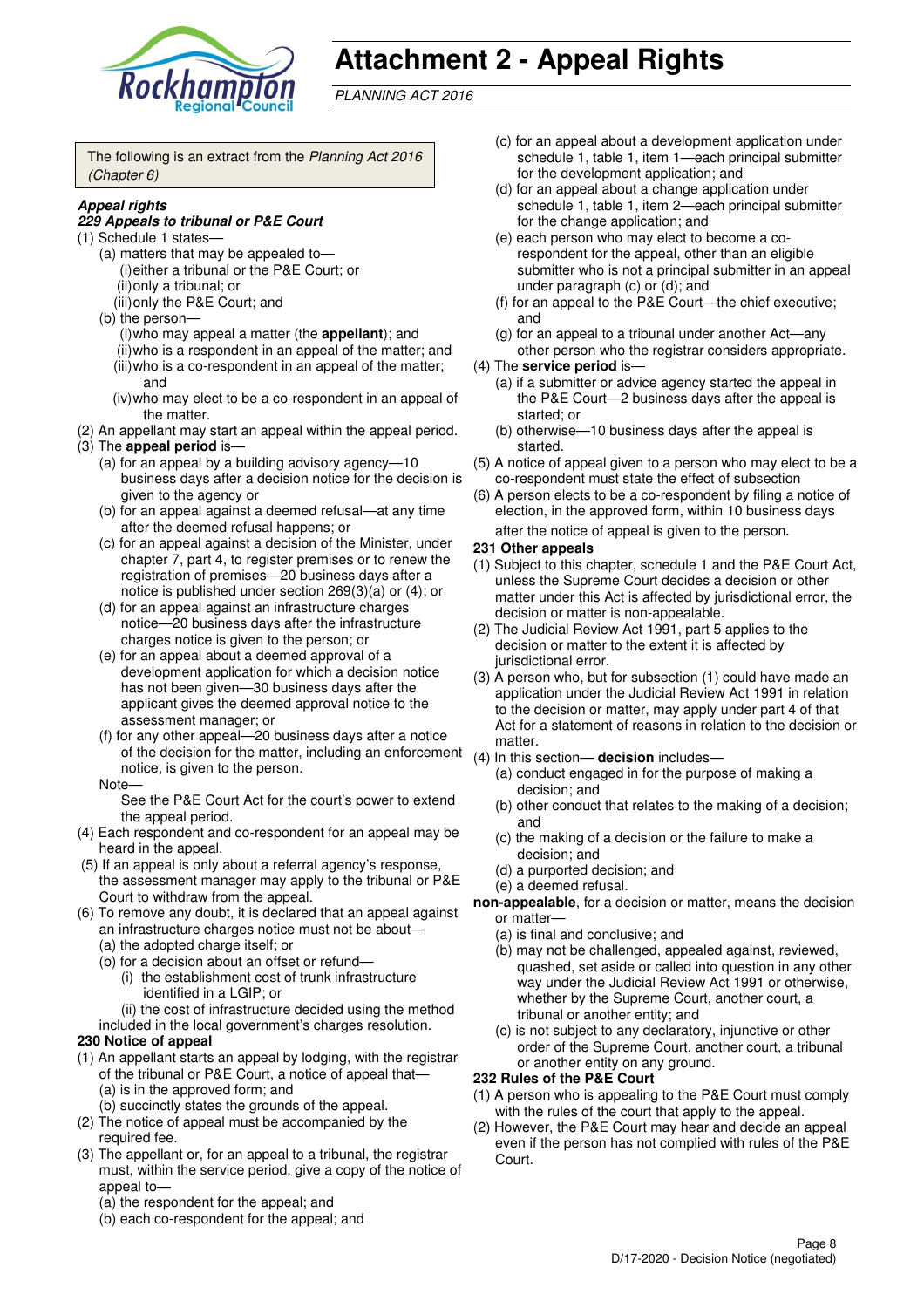

# **Appeal Rights**

PLANNING ACT 2016

# **Schedule 1**

#### **Appeals section 229 1 Appeal rights and parties to appeals**

- (1) Table 1 states the matters that may be appealed to—(a) the P&E court; or (b) a tribunal.
- (2) However, table 1 applies to a tribunal only if the matter involves—
	- (a) the refusal, or deemed refusal of a development application, for—
	- (i) a material change of use for a classified building; or
	- (ii) operational work associated with building work, a retaining wall, or a tennis court; or
	- (b) a provision of a development approval for—
	- (i) a material change of use for a classified building; or
- (ii) operational work associated with building work, a retaining wall, or a tennis court; or
	- (c) if a development permit was applied for—the decision to give a preliminary approval for—
		- (i) a material change of use for a classified building; or
		- (ii) operational work associated with building work, a retaining wall, or a tennis court; or
	- (d) a development condition if—
		- (i) the development approval is only for a material change of use that involves the use of a building classified under the Building Code as a class 2 building; and
		- (ii) the building is, or is proposed to be, not more than 3 storeys; and
		- (iii) the proposed development is for not more than 60 sole-occupancy units; or
	- (e) a decision for, or a deemed refusal of, an extension application for a development approval that is only for a material change of use of a classified building; or
	- (f) a decision for, or a deemed refusal of, a change application for a development approval that is only for a material change of use of a classified building; or
	- (g) a matter under this Act, to the extent the matter relates to—
		- (i) the Building Act, other than a matter under that Act that may or must be decided by the Queensland Building and Construction Commission; or
			- (ii) the Plumbing and Drainage Act, part 4 or 5; or
	- (h) a decision to give an enforcement notice in relation to a matter under paragraphs (a) to (g); or
	- (i) a decision to give an infrastructure charges notice; or
	- (j) the refusal, or deemed refusal, of a conversion application; or
	- (k) a matter that, under another Act, may be appealed to the tribunal; or
	- (l) a matter prescribed by regulation.
- (3) Also, table 1 does not apply to a tribunal if the matter
- involves—
	- (a) for a matter in subsection  $(2)(a)$  to  $(d)$ -
		- (i) a development approval for which the development application required impact assessment; and
		- (ii) a development approval in relation to which the assessment manager received a properly made submission for the development application; or
	- (b) a provision of a development approval about the identification or inclusion, under a variation approval, of a matter for the development.
- (4) Table 2 states the matters that may be appealed only to the P&E Court.
- (5) Table 3 states the matters that may be appealed only to the tribunal.
- (6) In each table—
	- (a) column 1 states the appellant in the appeal; and
	- (b) column 2 states the respondent in the appeal; and
	- (c) column 3 states the co-respondent (if any) in the appeal; and
- (d) column 4 states the co-respondents by election (if any) in the appeal.
- (7) If the chief executive receives a notice of appeal under section 230(3)(f), the chief executive may elect to be a corespondent in the appeal.

#### **Table 1**

# **Appeals to the P&E Court and, for certain matters, to a tribunal**

1. Development applications

An appeal may be made against—

(a) the refusal of all or part of the development application; or

(b) the deemed refusal of the development application; or

(c) a provision of the development approval; or

(d) if a development permit was applied for—the decision to give a preliminary approval.

| Column 1      | Column 2       | Column 3               | Column 4                       |
|---------------|----------------|------------------------|--------------------------------|
| Appellant     | Respondent     | Co-respondent          | Co-respondent by election      |
|               |                | $($ if any $)$         | $(i f \text{ any})$            |
| The applicant | The assessment | If the appeal is about | 1 A concurrence agency that is |
|               | manager        | a concurrence          | not a co-respondent            |
|               |                | agency's referral      | 2 If a chosen Assessment       |
|               |                | response—the           | manager is the respondent-     |
|               |                | concurrence agency     | the prescribed assessment      |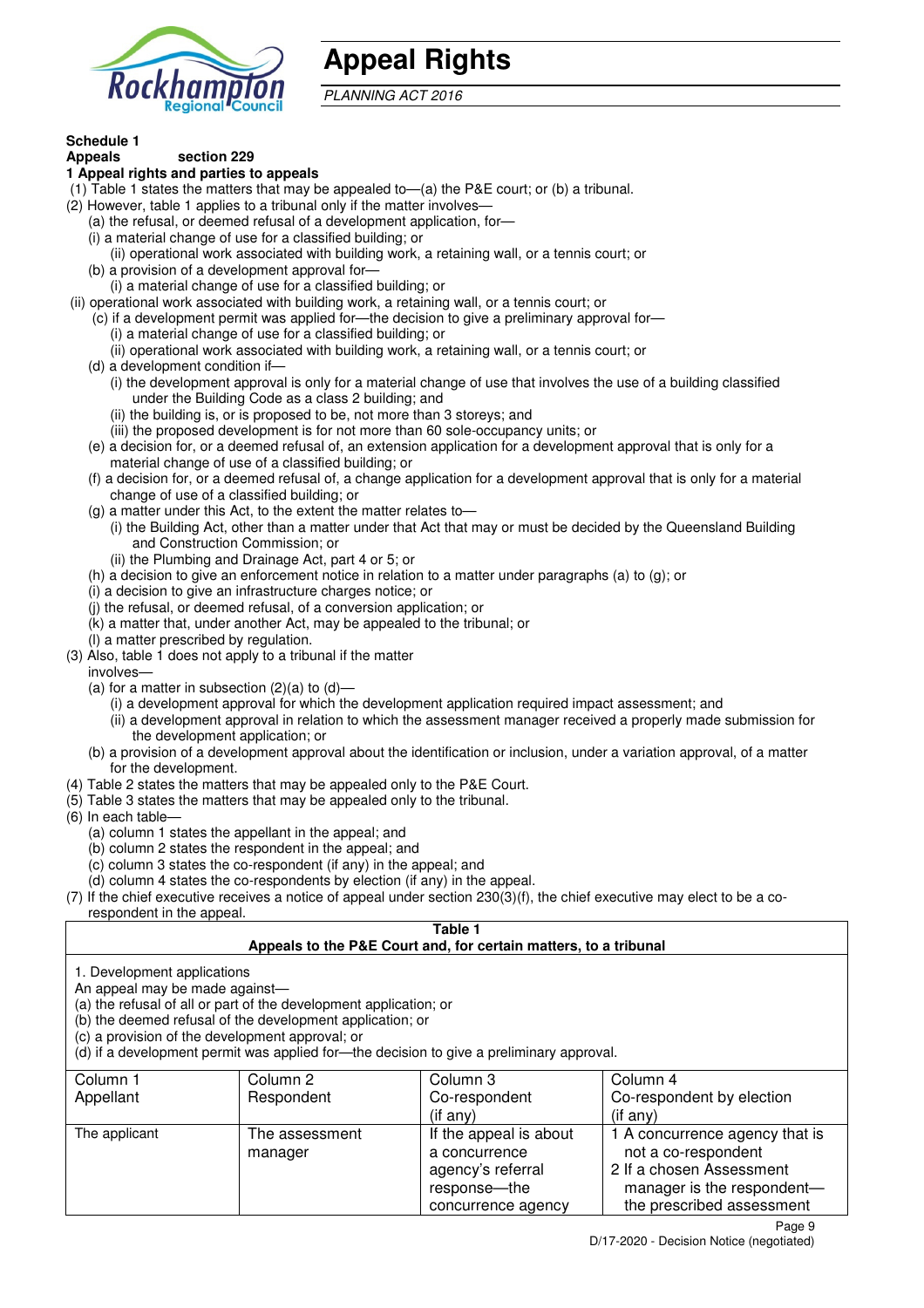| Table 1<br>Appeals to the P&E Court and, for certain matters, to a tribunal                                                                                                                                                                                                                                                                                                                                                                                                                                                                                                                                                                                                                                                                                                                                                                                                                 |                                                                                                                               |                                                                 |                                                                                                                                                                                                                                                                                                                                                 |  |
|---------------------------------------------------------------------------------------------------------------------------------------------------------------------------------------------------------------------------------------------------------------------------------------------------------------------------------------------------------------------------------------------------------------------------------------------------------------------------------------------------------------------------------------------------------------------------------------------------------------------------------------------------------------------------------------------------------------------------------------------------------------------------------------------------------------------------------------------------------------------------------------------|-------------------------------------------------------------------------------------------------------------------------------|-----------------------------------------------------------------|-------------------------------------------------------------------------------------------------------------------------------------------------------------------------------------------------------------------------------------------------------------------------------------------------------------------------------------------------|--|
|                                                                                                                                                                                                                                                                                                                                                                                                                                                                                                                                                                                                                                                                                                                                                                                                                                                                                             |                                                                                                                               |                                                                 | manager<br>3 Any eligible advice agency for<br>the application<br>4 Any eligible submitter for the<br>application                                                                                                                                                                                                                               |  |
| 2. Change applications<br>An appeal may be made against-<br>(b) a deemed refusal of a change application.                                                                                                                                                                                                                                                                                                                                                                                                                                                                                                                                                                                                                                                                                                                                                                                   |                                                                                                                               |                                                                 | (a) a responsible entity's decision for a change application, other than a decision made by the P&E court; or                                                                                                                                                                                                                                   |  |
| Column 1<br>Appellant                                                                                                                                                                                                                                                                                                                                                                                                                                                                                                                                                                                                                                                                                                                                                                                                                                                                       | Column <sub>2</sub><br>Respondent                                                                                             | Column 3<br>Co-respondent<br>(if any)                           | Column 4<br>Co-respondent by election<br>(if any)                                                                                                                                                                                                                                                                                               |  |
| 1 The applicant<br>2 If the responsible<br>entity is the<br>assessment<br>manager-an<br>affected entity that<br>gave a pre-request<br>notice or response<br>notice                                                                                                                                                                                                                                                                                                                                                                                                                                                                                                                                                                                                                                                                                                                          | The responsible<br>entity                                                                                                     | If an affected entity<br>starts the appeal-the<br>applicant     | 1 A concurrence agency for the<br>development application<br>2 If a chosen assessment<br>manager is the respondent-<br>the prescribed assessment<br>manager<br>3 A private certifier for the<br>development application<br>4 Any eligible advice agency for<br>the change application<br>5 Any eligible submitter for the<br>change application |  |
| 3. Extension applications<br>An appeal may be made against-                                                                                                                                                                                                                                                                                                                                                                                                                                                                                                                                                                                                                                                                                                                                                                                                                                 | (a) the assessment manager's decision about an extension application; or<br>(b) a deemed refusal of an extension application. |                                                                 |                                                                                                                                                                                                                                                                                                                                                 |  |
| Column 1<br>Appellant                                                                                                                                                                                                                                                                                                                                                                                                                                                                                                                                                                                                                                                                                                                                                                                                                                                                       | Column <sub>2</sub><br>Respondent                                                                                             | Column 3<br>Co-respondent<br>(if any)                           | Column 4<br>Co-respondent by election<br>(if any)                                                                                                                                                                                                                                                                                               |  |
| 1 The applicant<br>1.<br>For a matter other<br>than a deemed<br>refusal of an<br>extension<br>application $-$ a<br>concurrence<br>agency, other than<br>the chief executive,<br>for the application                                                                                                                                                                                                                                                                                                                                                                                                                                                                                                                                                                                                                                                                                         | The assessment<br>manager                                                                                                     | If a concurrence<br>agency starts the<br>appeal – the applicant | If a chosen assessment<br>manager is the respondent $-$ the<br>prescribed assessment manager                                                                                                                                                                                                                                                    |  |
| 4. Infrastructure charges notices<br>An appeal may be made against an infrastructure charges notice on 1 or more of the following grounds<br>a) The notice involved an error relating to $-$<br>(i) The application of the relevant adopted charge; or<br>Examples of errors in applying an adopted charge -<br>The incorrect application of gross floor area for a non-residential development<br>Applying an incorrect 'use category', under a regulation, to the development<br>The working out of extra demands, for section 120; or<br>(i)<br>An offset or refund; or<br>(ii)<br>b) The was no decision about an offset or refund; or<br>c) If the infrastructure charges notice states a refund will be given – the timing for giving the refund; or<br>d) The amount of the charge is so unreasonable that no reasonable relevant local government could have<br>imposed the amount. |                                                                                                                               |                                                                 |                                                                                                                                                                                                                                                                                                                                                 |  |
| Column 1<br>Appellant                                                                                                                                                                                                                                                                                                                                                                                                                                                                                                                                                                                                                                                                                                                                                                                                                                                                       | Column <sub>2</sub><br>Respondent                                                                                             | Column 3<br>Co-respondent<br>(if any)                           | Column 4<br>Co-respondent by election<br>(if any)                                                                                                                                                                                                                                                                                               |  |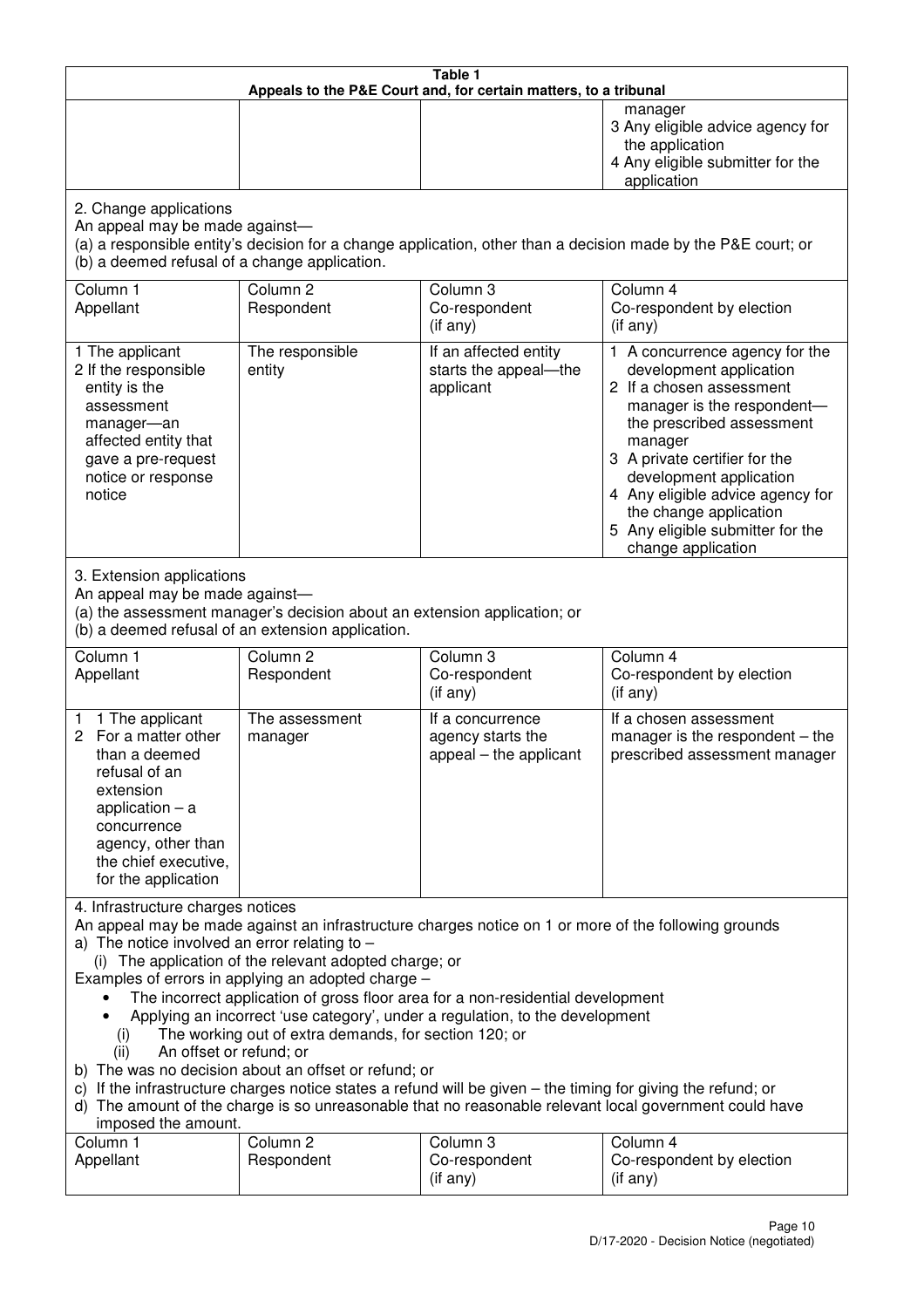| Table 1<br>Appeals to the P&E Court and, for certain matters, to a tribunal |                                                                                     |                               |                                                                                                              |  |
|-----------------------------------------------------------------------------|-------------------------------------------------------------------------------------|-------------------------------|--------------------------------------------------------------------------------------------------------------|--|
| The person given the                                                        | The local government                                                                |                               |                                                                                                              |  |
| Infrastructure charges                                                      | that gave the                                                                       |                               |                                                                                                              |  |
| notice                                                                      | infrastructure charges                                                              |                               |                                                                                                              |  |
|                                                                             | notice                                                                              |                               |                                                                                                              |  |
| 5. Conversion applications                                                  |                                                                                     |                               |                                                                                                              |  |
| An appeal may be made against-                                              |                                                                                     |                               |                                                                                                              |  |
| (a) the refusal of a conversion application; or                             |                                                                                     |                               |                                                                                                              |  |
|                                                                             | (b) a deemed refusal of a conversion application.                                   |                               |                                                                                                              |  |
| Column 1                                                                    | Column <sub>2</sub>                                                                 | Column 3                      | Column 4                                                                                                     |  |
| Appellant                                                                   | Respondent                                                                          | Co-respondent                 | Co-respondent by election                                                                                    |  |
|                                                                             |                                                                                     | (if any)                      | (if any)                                                                                                     |  |
| The applicant                                                               | The local government                                                                |                               |                                                                                                              |  |
|                                                                             | to which the conversion                                                             |                               |                                                                                                              |  |
|                                                                             | application was made                                                                |                               |                                                                                                              |  |
| 6. Enforcement notices                                                      |                                                                                     |                               |                                                                                                              |  |
|                                                                             | An appeal may be made against the decision to give an enforcement notice.           |                               |                                                                                                              |  |
|                                                                             |                                                                                     |                               |                                                                                                              |  |
| Column 1                                                                    | Column <sub>2</sub>                                                                 | Column 3                      | Column 4                                                                                                     |  |
| Appellant                                                                   | Respondent                                                                          | Co-respondent                 | Co-respondent by election<br>$($ if any $)$                                                                  |  |
|                                                                             |                                                                                     | (if any)                      |                                                                                                              |  |
| The person given the                                                        | The enforcement                                                                     |                               | If the enforcement authority is                                                                              |  |
| enforcement notice                                                          | authority                                                                           |                               | not the local government for<br>the premises in relation to which                                            |  |
|                                                                             |                                                                                     |                               | the offence is alleged to have                                                                               |  |
|                                                                             |                                                                                     |                               | happened-the local                                                                                           |  |
|                                                                             |                                                                                     |                               | government                                                                                                   |  |
|                                                                             |                                                                                     |                               |                                                                                                              |  |
| Table 2                                                                     |                                                                                     |                               |                                                                                                              |  |
|                                                                             |                                                                                     |                               |                                                                                                              |  |
|                                                                             |                                                                                     | Appeals to the P&E Court only |                                                                                                              |  |
| 1. Appeals from tribunal                                                    |                                                                                     |                               |                                                                                                              |  |
| section 252, on the ground of-                                              | An appeal may be made against a decision of a tribunal, other than a decision under |                               |                                                                                                              |  |
|                                                                             | (a) an error or mistake in law on the part of the tribunal; or                      |                               |                                                                                                              |  |
| (b) jurisdictional error.                                                   |                                                                                     |                               |                                                                                                              |  |
| Column 1                                                                    | Column <sub>2</sub>                                                                 | Column 3                      | Column 4                                                                                                     |  |
| Appellant                                                                   | Respondent                                                                          | Co-respondent                 | Co-respondent by election                                                                                    |  |
|                                                                             |                                                                                     | (if any)                      | (if any)                                                                                                     |  |
| A party to the                                                              | The other party to the                                                              |                               | $\overline{a}$                                                                                               |  |
| proceedings for the                                                         | proceedings for the                                                                 |                               |                                                                                                              |  |
| decision                                                                    | decision                                                                            |                               |                                                                                                              |  |
| 2. Eligible submitter appeals                                               |                                                                                     |                               |                                                                                                              |  |
|                                                                             |                                                                                     |                               | An appeal may be made against the decision to give a development approval, or an approval for a change       |  |
|                                                                             | application, to the extent that the decision relates to-                            |                               |                                                                                                              |  |
|                                                                             |                                                                                     |                               | (a) any part of the development application for the development approval that required impact assessment; or |  |
| (b) a variation request.                                                    |                                                                                     |                               |                                                                                                              |  |
| Column <sub>1</sub>                                                         | Column <sub>2</sub>                                                                 | Column <sub>3</sub>           | Column 4                                                                                                     |  |
| Appellant                                                                   | Respondent                                                                          | Co-respondent                 | Co-respondent by election                                                                                    |  |
|                                                                             |                                                                                     | (if any)                      | (if any)                                                                                                     |  |
| 1 For a development                                                         | 1 For a development                                                                 | 1 The applicant               | Another eligible                                                                                             |  |
| application-an                                                              | application-the                                                                     | 2 If the appeal is about      | submitter for the                                                                                            |  |
| eligible submitter for                                                      | assessment                                                                          | a concurrence                 | application                                                                                                  |  |
| the development                                                             | manager                                                                             | agency's referral             |                                                                                                              |  |
| application                                                                 | 2 For a change                                                                      | response-the                  |                                                                                                              |  |
| 2 For a change<br>application-an                                            | application-the<br>responsible entity                                               | concurrence agency            |                                                                                                              |  |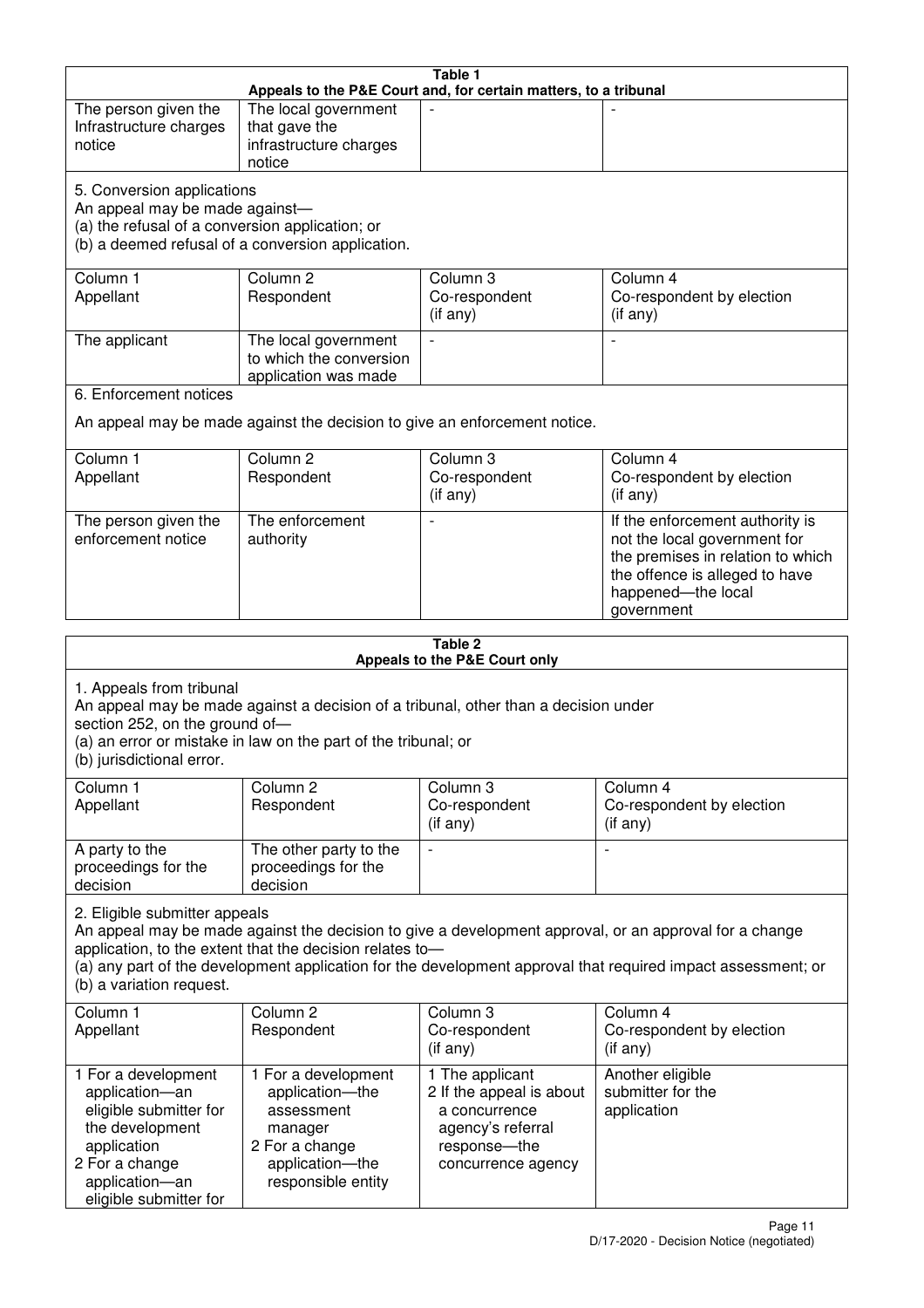| Table 2<br>Appeals to the P&E Court only                                                                                                                                                                                                                                                                                                                                                                           |                                                                                                                            |                                                                                                                           |                                                                                        |  |
|--------------------------------------------------------------------------------------------------------------------------------------------------------------------------------------------------------------------------------------------------------------------------------------------------------------------------------------------------------------------------------------------------------------------|----------------------------------------------------------------------------------------------------------------------------|---------------------------------------------------------------------------------------------------------------------------|----------------------------------------------------------------------------------------|--|
| the change<br>application                                                                                                                                                                                                                                                                                                                                                                                          |                                                                                                                            |                                                                                                                           |                                                                                        |  |
| 3. Eligible submitter and eligible advice agency appeals<br>An appeal may be made against a provision of a development approval, or failure to<br>include a provision in the development approval, to the extent the matter relates to-<br>(a) any part of the development application or the change application, for the development approval, that<br>required impact assessment; or<br>(b) a variation request. |                                                                                                                            |                                                                                                                           |                                                                                        |  |
| Column 1<br>Appellant                                                                                                                                                                                                                                                                                                                                                                                              | Column <sub>2</sub><br>Respondent                                                                                          | Column 3<br>Co-respondent<br>(if any)                                                                                     | Column 4<br>Co-respondent by election<br>(if any)                                      |  |
| 1 For a development<br>application-an<br>eligible submitter for<br>the development<br>application<br>2 For a change<br>application-an<br>eligible submitter for<br>the change<br>application<br>3 An eligible advice<br>agency for the<br>development<br>application or change<br>application                                                                                                                      | 1 For a development<br>application-the<br>assessment<br>manager<br>2 For a change<br>application-the<br>responsible entity | 1 The applicant<br>2 If the appeal is about<br>a concurrence<br>agency's referral<br>response---the<br>concurrence agency | Another eligible submitter for the<br>application                                      |  |
| 4. Compensation claims<br>An appeal may be made against-<br>(a) a decision under section 32 about a compensation claim; or<br>(b) a decision under section 265 about a claim for compensation; or<br>(c) a deemed refusal of a claim under paragraph (a) or (b).                                                                                                                                                   |                                                                                                                            |                                                                                                                           |                                                                                        |  |
| Column 1<br>Appellant                                                                                                                                                                                                                                                                                                                                                                                              | Column <sub>2</sub><br>Respondent                                                                                          | Column 3<br>Co-respondent<br>(if any)                                                                                     | Column 4<br>Co-respondent by election<br>(if any)                                      |  |
| A person dissatisfied<br>with the decision                                                                                                                                                                                                                                                                                                                                                                         | The local<br>government to which<br>the claim was made                                                                     |                                                                                                                           |                                                                                        |  |
| 5. Registered premises<br>An appeal may be made against a decision of the Minister under chapter 7, part 4.                                                                                                                                                                                                                                                                                                        |                                                                                                                            |                                                                                                                           |                                                                                        |  |
| Column 1<br>Appellant                                                                                                                                                                                                                                                                                                                                                                                              | Column <sub>2</sub><br>Respondent                                                                                          | Column 3<br>Co-respondent<br>(if any)                                                                                     | Column 4<br>Co-respondent by election<br>(if any)                                      |  |
| 1 A person given a<br>decision notice about<br>the decision<br>2 If the decision is to<br>register premises or<br>renew the<br>registration of<br>premises-an owner<br>or occupier of<br>premises in the<br>affected area for the<br>registered premises<br>who is dissatisfied<br>with the decision                                                                                                               | The Minister                                                                                                               |                                                                                                                           | If an owner or occupier starts the<br>appeal – the owner of the<br>registered premises |  |